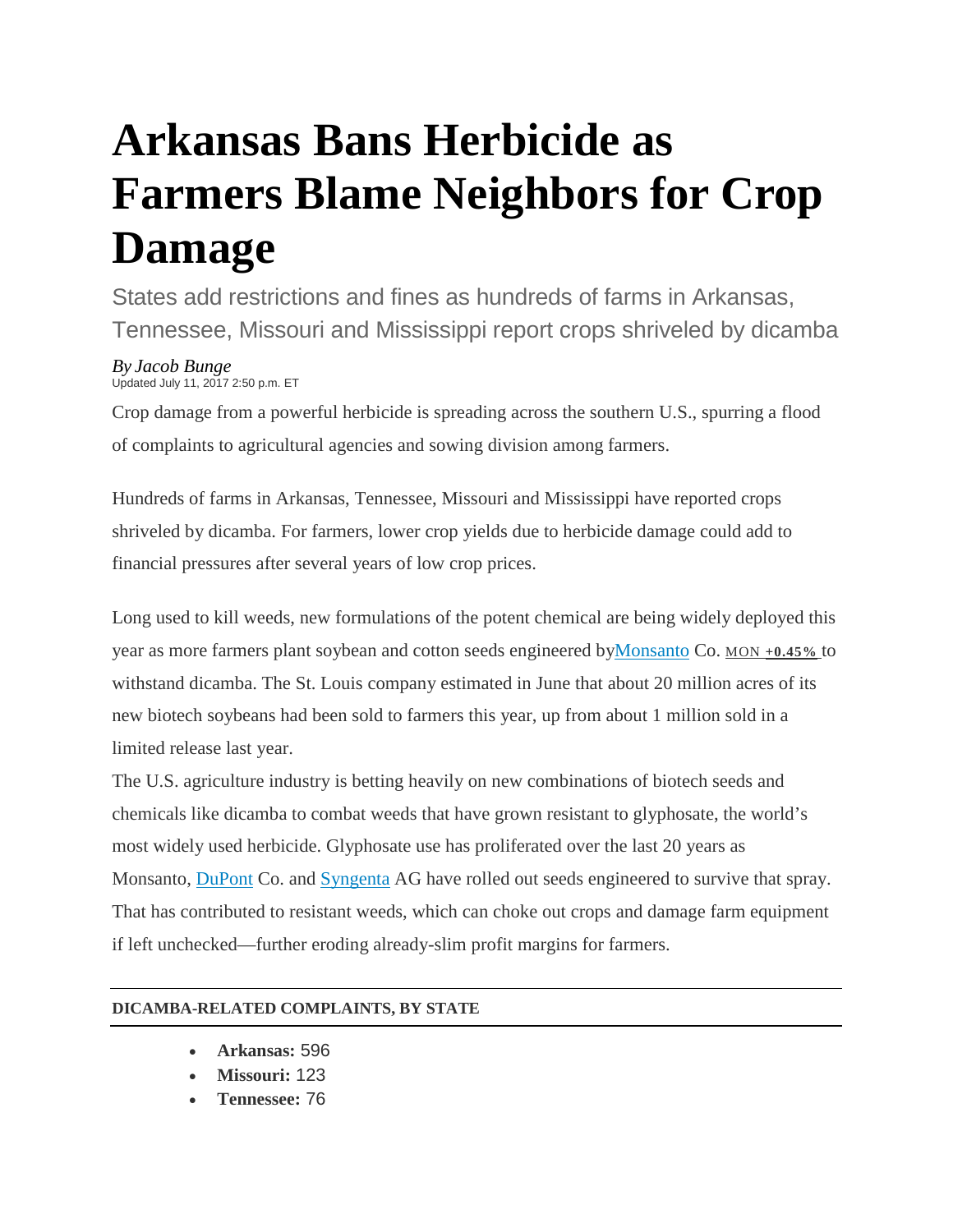### • **Mississippi:** 60

#### *Sources: State agriculture departments*

But affected farmers say that when neighbors spray dicamba onto the new biotech crops, some of the herbicide is drifting onto adjacent fields that aren't planted with resistant varieties, sometimes severely damaging them.

The U.S. Environmental Protection Agency is investigating dicamba-related crop damage across multiple states and is discussing the mounting complaints with pesticide manufacturers.

Some states are restricting how and when dicamba can be sprayed, ratcheting up fines for misuse and mandating online training courses for farmers. On Friday, Missouri Director of Agriculture Chris Chinn announced a temporary suspension of the use or sale of the herbicide in the state, following more than 120 complaints of drift damage. That same day, Arkansas lawmakers banned its use or sale for 120 days, beginning July 11.

"Everybody's concerned about it," said Brad Doyle, who raises soybeans and runs a small seed company near Weiner, Ark. The state has received nearly 600 complaints of dicamba-related crop damage this year, up from about 30 in 2016, when dicamba-resistant soybeans were introduced. Complaints have also surged in Tennessee and Mississippi.

Monsanto and German chemicals conglomerate [BASF SE](http://quotes.wsj.com/BASFY) , [BASFY](http://quotes.wsj.com/BASFY?mod=chiclets) **1.79%** which makes a version of the spray, criticized Arkansas for the ban, saying it deprives farmers of a critical weedkiller in the middle of growing season.

A BASF spokeswoman said Arkansas' ban "needlessly punishes growers who have successfully and lawfully used the product, while failing to provide an effective deterrent to growers who may be willing to ignore the ban." The state also boosted fines on "egregious" dicamba violations to \$25,000 from \$1,000.

A Monsanto spokeswoman said the ban was premature as the causes of reported crop injuries hadn't been fully investigated. The company doesn't sell its version of dicamba in Arkansas, because academics there are still reviewing it.